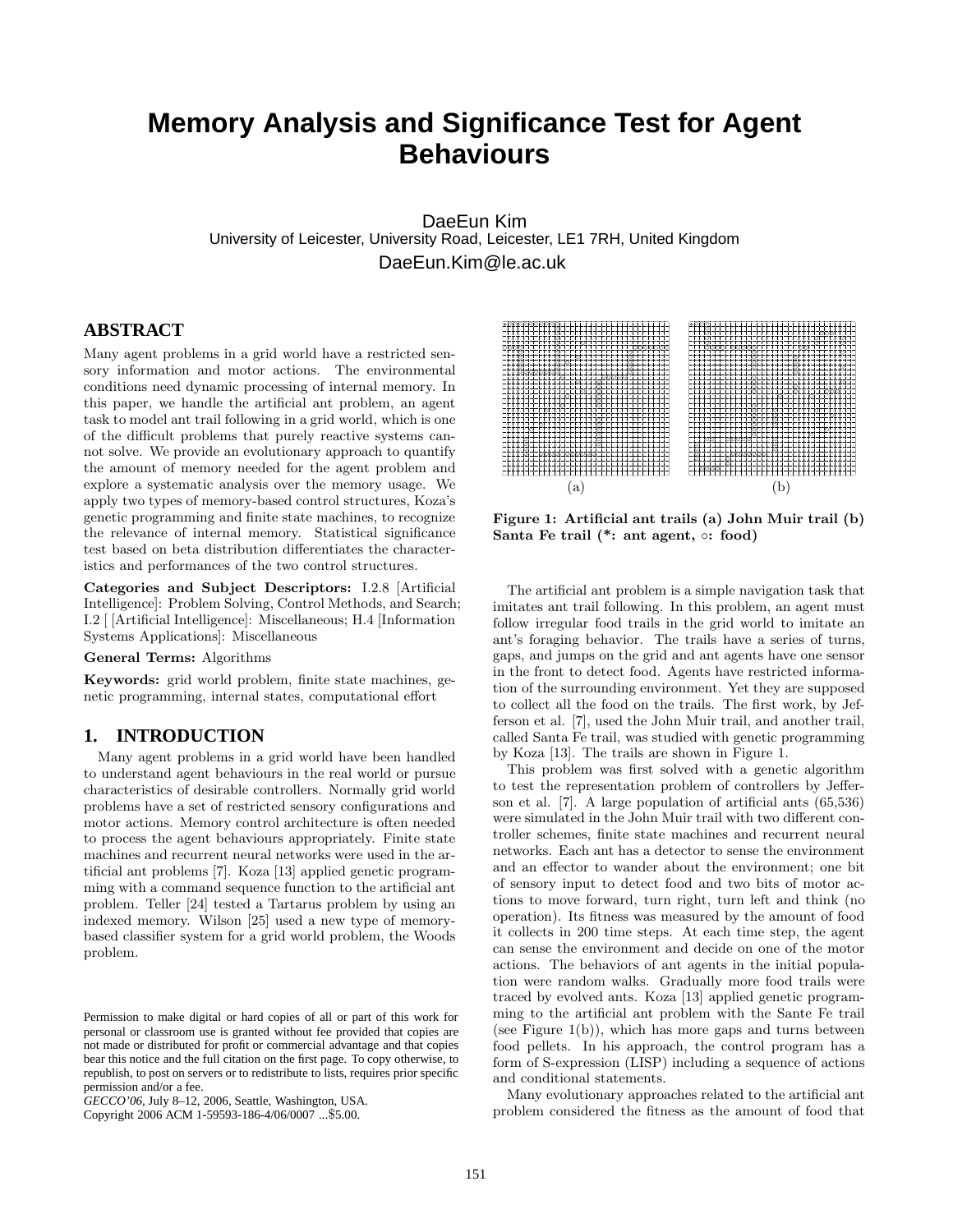the ant has eaten within a fixed number of time steps [7, 13, 1, 23]. The approaches suggested a new design of control structures to solve the problem, and showed the best performance that they can achieve. The artificial ant problem is an agent problem that needs internal memory to record the past sensory readings or motor actions. However, there has been little discussion for the intrinsic properties related to memory to solve the problem, although the control structures studied so far have a representation of internal memory. Agent problems in a grid world have been tackled with a variety of control structures [13, 15, 23, 8, 9], but there has been little study to compare control structures for memory effect.

Internal memory is an essential component in agent problems in a non-Markovian environment [19, 15, 11]. Agents often experience a perceptual aliasing problem  $\frac{1}{1}$  in non-Markovian environment. For instance, in the artificial ant problem an ant agent has two sensor states with one sensor, food detected or not in the front, but it needs different motor actions on the same sensor state, depending on the environmental feature. Thus, a memoryless reactive approach is not a feasible solution for the problem. There have been memory-encoding approaches to solve agent problems or robotic tasks in a non-Markovian environment or partially observable Markov decision process (POMPDP). Lanzi [16] has shown that internal memory can be used by adaptive agents with reinforcement learning, when perceptions are aliased. Also there have been researches using a finite-size window of current and past observations and actions [19, 18]. Stochastic approaches or reinforcement learning with finite state controllers have been applied to POMDPs [20, 4, 22]. Bakker and de Jong [3] proposed a means of counting the number of internal states required to perform a particular task in an environment. They estimated state counts from finite state machine controllers to measure the complexity of agents and environments. They initially trained Elman networks by reinforcement learning and then extracted finite state automata from the recurrent neural networks. As an alternative memory-based controller, a rule-based state machine was applied to robotic tasks to see the memory effect [10]. Kim and Hallam [11] suggested an evolutionary multiobjective optimization method over finite state machines to estimate the amount of memory needed for a goal-search problem.

Generally, finding an optimal memory encoding with the best behaviour performance in non-Markovian environments is not a trivial problem. To solve the artificial ant problem, we will follow the evolutionary robotics approach. In the evolutionary approach, the behaviour performance of an ant agent is scored as fitness and then the evolutionary search algorithm with crossover and mutation operators tries to find the best control mapping from sensor readings to actions with a given memory structure. Here, we focus on the question of how many memory states are required to solve the artificial ant problem in non-Markovian environment or what is the best performance with each level of memory amount. This issue will be addressed with a statistical analysis of fitness distribution.

In this paper, we introduce a method of quantitative com-



**Figure 2: Control strategy for Santa Fe trail by Koza's genetic programming (reprinted from [20])**

parisons among control structures, based on the behaviour performances. Then we compare two different control structures, genetic programming controllers and finite state machines. To discriminate the performances of a varying number of memory states, we provide a statistical significance analysis over the fitness samples.

## **2. MEMORY-ENCODING STRUCTURES**

#### **2.1 Genetic programming approach**

Koza [13] introduced a genetic programming approach to solve the artificial ant problem. The control structure follows an S-expression as shown in Figure 2. The ant problem has one sensor to look around the environment, and the sensor information is encoded in a conditional statement if-food-ahead. The statement has two conditional branches depending on whether or not there is a food ahead. The progn function connects an unconditional sequence of steps. For instance, the S-expression (progn2 left move) directs the artificial ant to turn left and then move forward in sequence, regardless of sensor readings. The progn function in the genetic program corresponds to a sequence of states in a finite automaton.

In Koza's approach, a fitness measure for evolving controllers was defined as the amount of food ranging from 0 to 89, traversed within a given time limit. An evolved genetic program did not have any numeric coding, but instead a combination of conditional statements and motor actions were represented in an S-expression tree without any explicit state specification. The evaluation of the S-expression is repeated if there is additional time available. Figure 2 is one of the best control strategies found [13].

Following Koza's genetic programming approach, we will evolve S-expression controllers for the Sante Fe trail in the experiments. Here, we use only two functions, if-food-ahead and progn2 to restrict evolving trees into binary trees, and progn3 can be built with a combination of the primitive function progn2. In the evolutionary experiments, the number of terminal nodes in an S-expression tree will be taken as a control parameter. As a result, we can see the effect of a varying number of leaf nodes, that is, a variable-length sequence of motor actions depending on the input condition. Later we will explain how the control parameter is related with the amount of memory that the S-expression tree uses.

#### **2.2 Finite state machines**

A simple model of memory-based systems is a Boolean circuit with flip/flop delay elements. A Boolean circuit network with internal memory is equivalent to a finite state machine [12]. Its advantage is to model a memory-based system with

<sup>1</sup>When the environmental features are not immediately observable or only partial information about the environment is available to an agent, the agent needs different actions with the same perceived situation.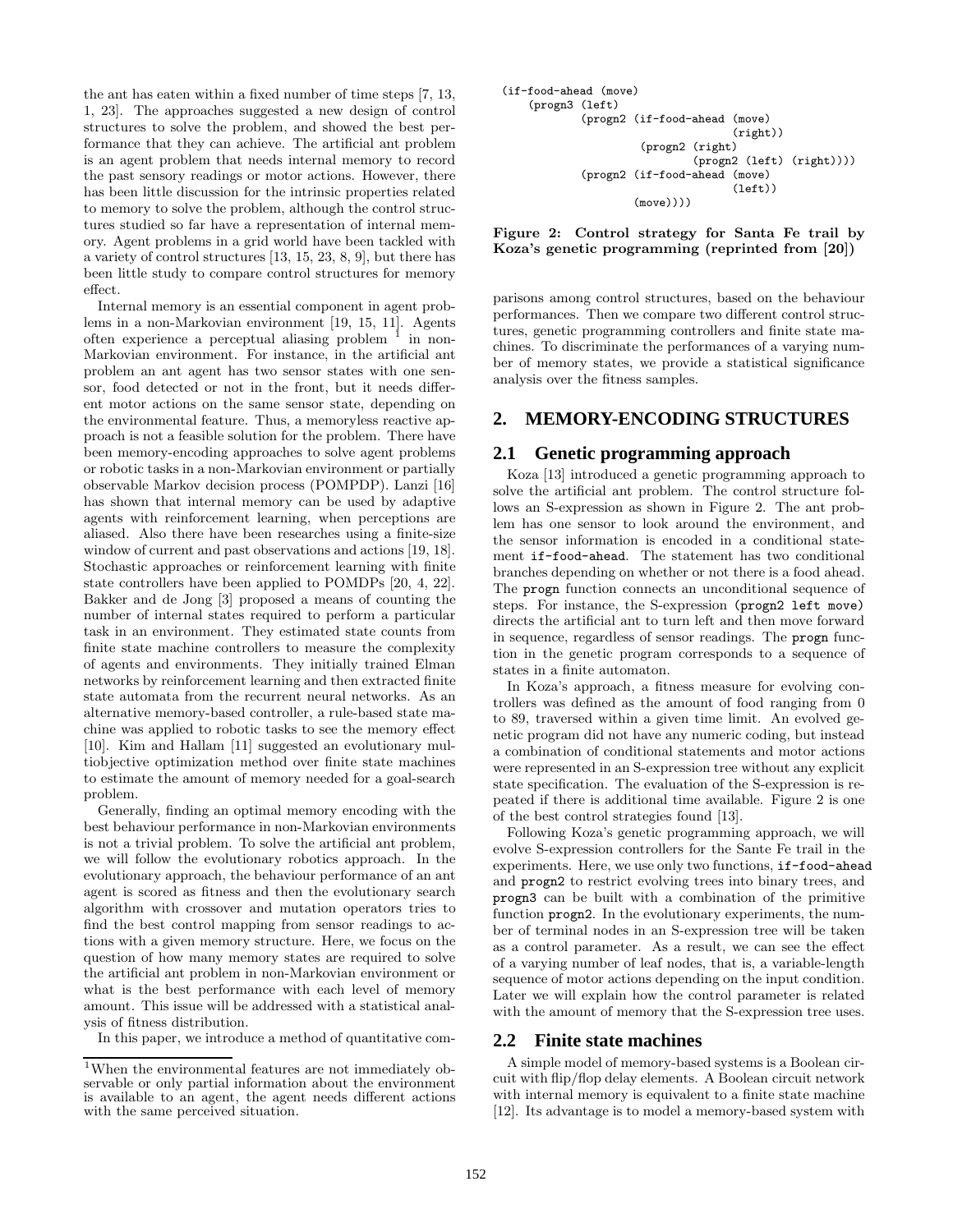|                |                     |                     | state          | input 0              | input 1              |
|----------------|---------------------|---------------------|----------------|----------------------|----------------------|
| state          | input 0             | input 1             | $q_0$          | $q_7, R$             | $q_6,M$              |
| $q_0$          | $q_1, L$            | $q_0, M$            | $q_1$<br>$q_2$ | $q_6, N$<br>$q_5, R$ | $q_2, R$<br>$q_5,M$  |
| $q_1$          | $q_2, R$            | $q_2, M$            | $q_3$          | $q_0, R$             | $q_1, L$             |
| $q_2$<br>$q_3$ | $q_3,R$<br>$q_4, L$ | $q_3,R$<br>$q_4, M$ | $q_4$          | $q_2, L$             | $q_5, M$             |
| $q_4$          | $q_0, M$            | $q_0, M$            | $q_5$          | $q_6, N$             | $q_4, M$             |
|                |                     |                     | $q_6$<br>$q_7$ | $q_0, R$<br>$q_2, R$ | $q_6, M$<br>$q_2, L$ |
| (a)            |                     |                     | l b            |                      |                      |

**Table 1: Finite state machines for Santa Fe trail problem (input 1: food ahead, input 0: no food ahead, output set is** L **(turn left),** R **(turn right),** M **(move forward),** N **(no-operation)) (a) 405 time steps, with 5 states (b) 379 time steps, with 8 states**

a well-defined number of states, and allows us to quantify memory elements by counting the number of states. The incorporation of state information helps an agent to behave better, using past information, than a pure reaction to the current sensor inputs. Finite state machines have been used in evolutionary computation to represent state information [5].

A Finite State Machine (FSM) can be considered as a type of Mealy machine model [12], so it is defined as  $M =$  $(Q, \Sigma, \Delta, \delta, \lambda, q_0)$  where  $q_0$  is an initial state, Q is a finite set of states,  $\Sigma$  is a finite set of input values,  $\Delta$  is a set of multivalued outputs,  $\delta$  is a state transition function from  $Q \times \Sigma$  to Q, and  $\lambda$  is a mapping from  $Q \times \Sigma$  to  $\Delta$ , where  $\lambda(q, a) \in \Delta$ .  $\delta(q, a)$  is defined as the next state for each state q and input value  $a$ , and the output action of machine  $M$  for the input sequence  $a_1, a_2, a_3, ..., a_n$  is  $\lambda(q_{x_0}, a_1), \lambda(q_{x_1}, a_2), \lambda(q_{x_2}, a_3),$ ...,  $\lambda(q_{x_{n-1}}, a_n)$ , where  $q_{x_0}, q_{x_1}, q_{x_2}, ..., q_{x_n}$  is the sequence of states such that  $\delta(q_{x_k}, a_{k+1}) = q_{x_{k+1}}$  for  $k = 0, ..., n-1$ .

FSM can be used as a quantifiable memory structure, but developing an optimal state transition mapping needs an exhaustive search and so we apply a genetic algorithm to find desirable FSM controllers for the agent problem. An FSM controller is denoted as a numeric chromosome consisting of integer strings, unlike Koza's genetic programming. The chromosome represents a state transition table in a canonical order and its initial state is 0 by default. That is, the gene coding is defined here as a sequence of the pair (state number, state output) of each sensor value in canonical order of state number. For example, the gene coding in Table 1(b) is represented as: 7*R*6*M* 6*N*2*R* 5*R*5*M* 0*R*1*L* 2*L*5*M* 6*N*4*M* 0*R*6*M* 2R2L, where motor actions will also be coded numerically. A set of sensor configurations is defined for each internal state, following the Mealy machine notation. The encoding of the Mealy machine can easily represent sequential states. However, it needs an encoding of complete sensory configurations for each state and scales badly with growing machine complexity. This control structure is useful to agents with a small number of sensors, since the chromosome size in finite state machines is exponentially proportional to the number of sensors. The artificial ant has one sensor, and the Mealy machine will have a reasonable size of chromosome even for a large number of internal states.

If there is a repeated sequence of actions,  $(A_1, A_2, A_3, \ldots, A_n)$  $A_n$ ) to be executed, it can be run by FSM controllers with at most  $n$  internal states. Koza's genetic program has a sequence of conditioned actions and so it can be converted into a finite state automaton without difficulty. Terminal nodes in a genetic program of S-expression define motor actions of an ant agent, and the tree traversal by a depthfirst-search algorithm relying on sensor readings will guide a sequence of actions. We can simply assign each action in sequence to a separate internal state, and the sequence order will specify the state transition. For example, the function progn2 or progn3 has a series of actions, and so the corresponding states defined for the actions will have unconditional, sequential state transitions. The function if-food-ahead will have a single internal state for its two  $\text{actions}^2$  in the branches, because the actions depending on the sensor reading (input 0 or 1) can be put together in a slot of the internal state. With this procedure, we can estimate the number of internal states that a genetic program needs, as the total number of terminal nodes minus the number of if-food-ahead's. The above conversion algorithm will be applied to evolved S-expression trees in the experiments and we can compare the two types of controllers, FSM and S-expression controllers, in terms of memory states. The FSM built with the algorithm may not be of minimal form in some case, because a certain state may be removed if some sequence of actions are redundant, or if nested and consecutive if-food-ahead's appear in the evolved tree (some motor actions for no food may not be used at all). However, the algorithm will mostly produce a compact form of FSMs.

Table 1(a) is a FSM converted from the genetic program shown in Figure 2; the genetic programming result has a redundant expression (progn2 (left) (right)) in the middle of the S-expression and it was not encoded into the FSM. If one looks into the controller in Table  $1(a)$ , the behaviour result is almost the same as the Koza's genetic programming result in Figure 2, even if they are of different formats. Sequential actions were represented as a set of states in the finite automaton. When we evolved FSMs such that ants collect all the food in the grid world, the controllers in Table 1(b) as well as Table 1(a) were obtained in a small number of generations. The FSM controller in Table 1(a) takes 405 time steps to pick up all 89 pellets of food, while Table 1(b) controller needs 379 time steps. As an extreme case, a random exploration in the grid would collect all the food if there is a sufficient time available. Thus, the efficiency, that is, the number of time steps needed to collect all the food can be a criterion for better controllers. In this paper, we will consider designing efficient controllers with a given memory structure and explore the relation between performance and the amount of memory.

As alternative control structures, recurrent neural networks [7, 2] and multiple interacting programs [1] have been applied to the artificial ant problem. The control structures have an advantage of representing a complex dynamic operation, but their representations are not quantifiable in terms of internal states. Especially recurrent neural networks have been popularly used in many agent problems with non-Markovian environment [21], but it would be a difficult task to identify the internal states directly or recognize the relevance and role of internal memory. In contrast, finite state machines and Koza's genetic programming can quantify the amount of internal memory needed for a given

 $2$ The function  $if$ -food-ahead is supposed to have two children nodes or two subtrees. If an action is not observed immediately at the left or right child, the first terminal node accessed by the tree traversal will be chosen for the internal state.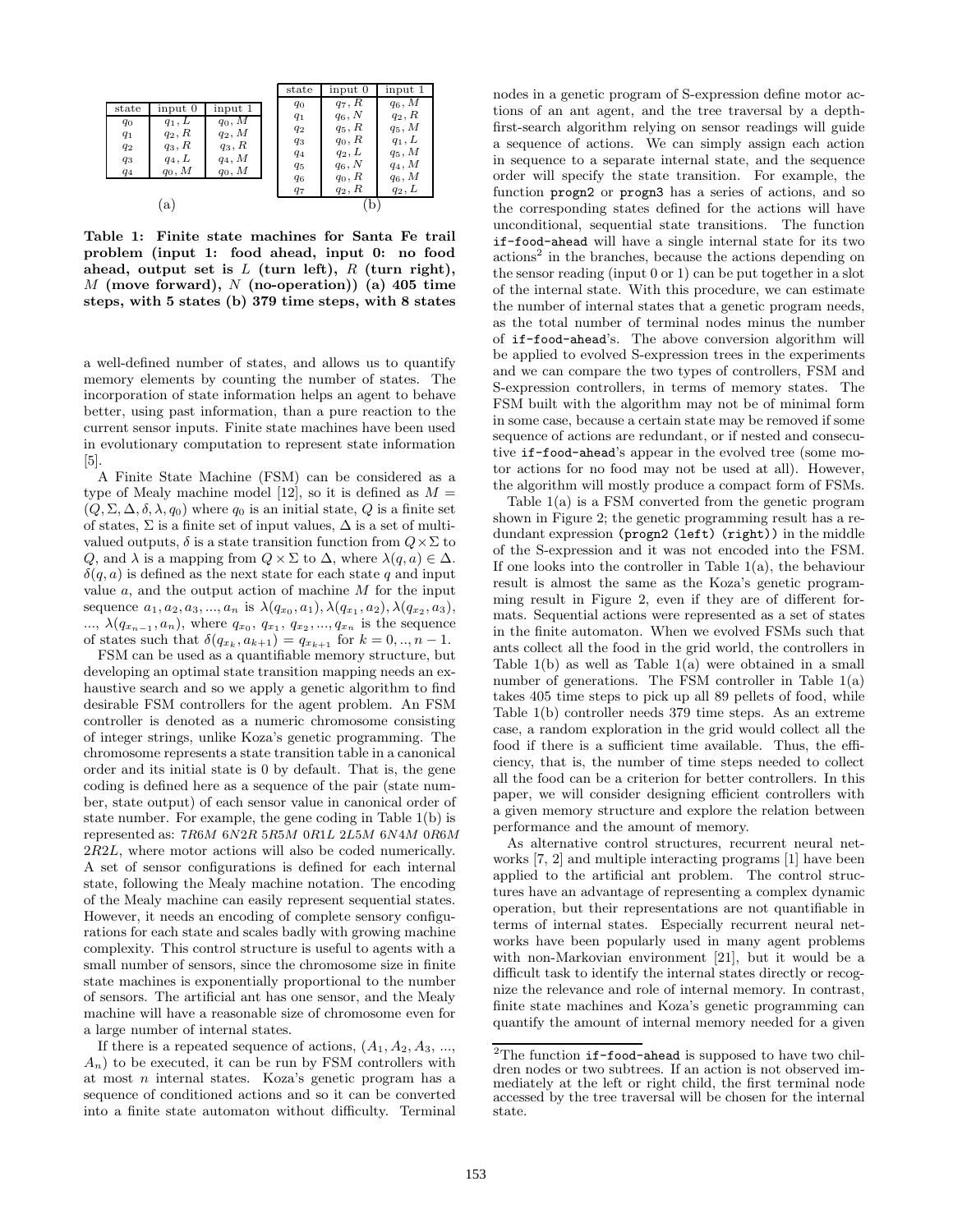agent problem and allow us to analyze the role of internal states on the behaviour performance. In the experiments, we will show this quantitative approach and compare the two different control structures.

## **3. BETA DISTRIBUTION MODEL**

If there exists a decision threshold to evaluate the performance, we can score a trial run as success or failure. In this case we can consider the success rate as a performance measure. Estimation of success rate can be achieved by empirical data, that is, we can take a finite number of trial runs, and count the number of successful runs. Then the relative frequency of success can be an estimate of the success rate. However, this measure does not reflect the total number of runs. The estimated rate may have large deviation from the real success rate when the number of runs is small. For instance, one successful run out of four trial runs should have a different analysis and meaning with 10 successful runs out of 40 runs, although the relative frequency is the same. Thus, we will explore how to estimate the success rate more accurately.

When it is assumed that  $\alpha + \beta$  experiments experience  $\alpha$ successes and  $\beta$  failures, the distribution of success rate  $p$  can be approximated with a beta distribution. The probability distribution of success rate can be obtained with Bayesian estimation, which is different from the maximum likelihood estimation of  $p = \frac{\alpha}{\alpha + \beta}$ . The beta probability density function for the success rate is given by

$$
f(p, \alpha, \beta) = \frac{1}{B(\alpha + 1, \beta + 1)} p^{\alpha} (1 - p)^{\beta}
$$

where  $B(\alpha+1,\beta+1) = \int_0^1 p^{\alpha}(1-p)^{\beta} dp = \frac{\Gamma(\alpha+1)\cdot\Gamma(\beta+1)}{\Gamma(\alpha+\beta+2)}$ and  $\Gamma(n+1) = n\Gamma(n)$ .

Now we can define confidence intervals about success/failure tests for a given strategy. Assume that a random variable X with a beta distribution has the upper bound  $b_u$  and the lower bound  $b_l$  for confidence limits such that  $P(b_l \leq X \leq$  $b_u$ ) = 1 –  $\epsilon$  and  $P(X < b_l) = \epsilon/2$ . Then we can assert that  $[b_l, b_u]$  is a  $(1 - \epsilon) \cdot 100$  percent confidence interval. If a success probability  $p$  is beta-distributed, the confidence limits  $b_l, b_u$  can be obtained by solving the following equations:

$$
\frac{\epsilon}{2} = \int_0^{b_u} \frac{p^{\alpha} (1-p)^{\beta}}{B(\alpha+1,\beta+1)} dp, \tag{1}
$$

$$
\frac{\epsilon}{2} = \int_{b_l}^{1} \frac{p^{\alpha} (1-p)^{\beta}}{B(\alpha+1, \beta+1)} dp \tag{2}
$$

The lower and upper bound probability  $b_l, b_u$  will decide the  $(1 - \epsilon) \cdot 100\%$  confidence interval  $[b_l, b_u]$ .

Now we compute the computational effort based on success rate. We assume that a given experiment is repeatedly run until a successful controller is found. A better strategy or methodology will have a smaller number of runs to obtain a successful controller. Thus, the computational effort (computing time) needed to obtain the first success can be a criterion for performance evaluation. The effort test was suggested by Lee [17] to compare the performance of different strategies for evolutionary experiments, and he used a measure of the average computing cost needed for the first successful run. In this paper the measure will be extended more rigorously to show the confidence interval of the effort cost.

For a given success rate  $p$  over the controller test, the average number of trial runs before the first success run can be calculated as

$$
E(X) = \sum_{x=1}^{\infty} x p (1-p)^x = \frac{1-p}{p}
$$

where  $x$  is the number of trials before the first success. Therefore, the computational effort<sup>3</sup> applied before the first success will be  $\frac{1-p}{p}C$  where C is a unit computing cost per run. If the computing cost per run is variable, we take the averaged cost over multiple runs for an approximate estimation of  $C$ . If a success rate  $p$  has the lower and upper bound probability  $b_l$ ,  $b_u$  by the estimation of confidence interval in Equation (2), the  $(1 - \epsilon) \cdot 100\%$  confidence effort cost will be estimated with  $\left[\frac{1-b_u}{b_u}C, \frac{1-b_l}{b_l}C\right]$ .

## **4. EXPERIMENTS**

Our evolutionary algorithm will focus on quantifying the amount of memory needed to solve the artificial ant problem. In the ant problem, the fitness function  $F$  is defined as follows:

$$
F = t_A - \alpha \cdot Q_{food}
$$

where  $t_A$  is the number of time steps required to find all the food, or the maximum allowed amount of time if the ant cannot eat all of them. In the experiments 400 time steps are assigned for each ant agent's exploration, and  $Q_{food}$  is the amount of food the ant has eaten.  $\alpha$  is a scaling coefficient, which is set to 2. This fitness function considers finding the minimum amount of time to traverse all the food cells. Thus, smaller fitness means better controller. We will use the Santa Fe trail for the target environment. An ant agent may need varying computing time for its fitness evaluation, because  $t_A$  varies depending on the time to collect all the food. When an ant succeeds in collecting all the food before 400 time steps, the exploration process can instantly stop not to wait for the whole 400 time steps to complete. This will influence the computing cost and so the computing cost C for a single run will be measured by the averaged CPU run-time over multiple runs.

In this paper, we will test two types of evolving control structures, FSMs and S-expression trees, and compare the performances of ant agents for a given level of memory amount. We will evolve each control structure with a varying number of internal states and analyze fitness samples collected from the evolutionary algorithms.

For the first set of experiments with FSM controllers, the chromosome of a FSM controller is represented as an integer string as described in section 2. One crossover point is allowed only among integer loci, and the crossover rate is given to each individual chromosome, while the mutation rate is applied to every single locus in the chromosome. The mutation will change one integer value into a new random integer value. We used a tournament-based selection method of group size four. A population is subdivided into a set of groups and members in each group are randomly chosen among the population. In each group of four members, the

<sup>3</sup>We assume the computational effort only consists of experimental runs who result in failure. If we include the first successful run in the effort, the effort can be estimated with  $\frac{1-p}{p}C_f + C_s$  where  $C_f$  is a failure computing cost and  $C_s$  is a success computing cost.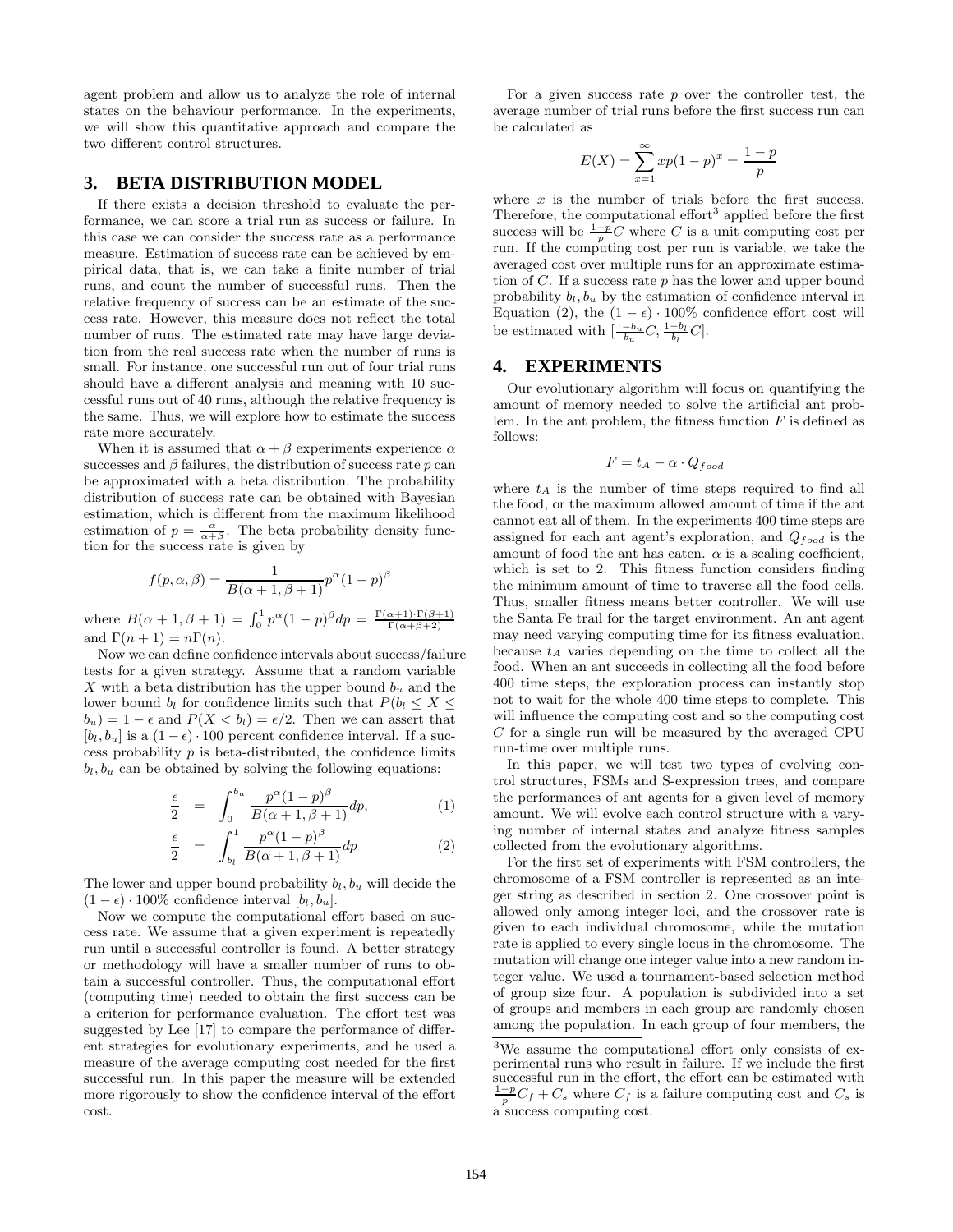two best chromosomes<sup>4</sup> are first selected in a group and then they breed themselves. A crossover over a copy of two best chromosomes, followed by a mutation operator, will produce two new offspring. These new offspring replace the two worst chromosomes in a group. In the experiments, the crossover rate is set to 0.6 and the mutation rate, 2 over chromosome length, is applied (the above tournament selection takes a half of the population for elitism, and so the high mutation rate will give more chance of diversity to a new population).

For another memory-based controller, the chromosome of a genetic program is defined as an S-expression tree. The crossover operator on the program is defined as swapping subtrees of two parents. There are four mutation operators available for one chromosome. The first operator deletes a subtree and creates a new random subtree. The subtree to be replaced will be randomly selected in the tree. The second operator randomly chooses a node in the tree and then changes the function (if-food-ahead or progn2) or the motor action. This keeps the parent tree and modifies only one node. The third operator selects a branch of a subtree and reduces it into a leaf node with a random motor action. It will have the effect of removing redundant subtrees. The fourth operator chooses a leaf node and then splits it into two nodes. This will assist incremental evolution by adding a function with two action nodes. In the initialization of a population or the recombination of trees, there is a limit for the tree size. The maximally allowable depth of trees is 6 in the initialization, but there is no restriction of the depth after the recombination. The minimum number of leaf nodes is 1 and the maximum number of leaf nodes will be set up as a control parameter in the experiment. If the number of leaf nodes in a new tree exceeds the limit, the tree is mutated until the limit condition is satisfied. The above tournamentbased selection of group size four will also be applied to the genetic programming approach. The crossover rate is set to 0.6 and the mutation rate is 0.2.

#### **4.1 Evolving FSMs**

To quantify the amount of memory, a varying number of states, ranging from 1 state to 20 states, are applied to the artificial ant problem. For each different size of state machines, 50 independent runs with a population size of 100 and 10,000 generations are repeated and their fitness distribution is used for the analysis of memory states. Similar evolutionary experiments are applied to the S-expression controllers with a population size of 500 and  $2,000$  generations<sup>5</sup>. To compare S-expression and FSM controllers, evolved Sexpression controllers are converted into FSMs using the algorithm described in section 2.

To find out an appropriate number of states needed to reach a given performance level, experiments with a fixed number of states is repeated 50 times. We first tested the evolution of FSMs. Figure 3 shows the average fitness result for each number of memory states. The error bars of 95% confidence intervals are displayed with the average per-



**Figure 3: Fitness test experiments in the Santa Fe trail problem**

formance over 50 runs by assuming a t-distribution. The experiment clearly distinguishes the performances of memory states ranging from one to eight states, although more than eight states were not significantly different from eight states.

According to the experiments, five memory states are required for ants to traverse all the food cells. A strategy for an ant agent to collect all the food with five internal states was to look around the environment and move forward if there is no food in the surrounding neighbors. If food is found in one of neighbor cells, the ant immediately moves forward in that direction. The plan needs internal states to take a sequence of actions (left, right, right, left, move) or another sequence (right, left, left, right, move) with a separate state for one action. If more internal states are given, ants start to utilize environmental features to reduce exploration time, for instance, ants can take three consecutive move actions without looking around the neighbors after a right or left turn finds food. With a large number of states, more elaborated turns and moves are found in the behaviour of ant agents.

The memory requirement for the task may be determined by the average fitness of multiple runs and its confidence interval, that is, the  $t$  statistic [10]. However, our experiments show that the fitness performance has a relatively large variance (error bar) and so the mean difference between a pair of internal states is not large enough to see the statistical significance. Langdon [14] argued that the artificial ant problem is highly deceptive, since its fitness landscape is rugged with plateaus, valleys and many local optima. Thus, we suggest a measure of success rate to evaluate fitness samples, based on the beta distribution. This statistic test can be applied to any type of fitness samples regardless of whether they are normally or skewedly distributed.

#### **4.2 Beta distribution for memory analysis**

Now we apply the beta distribution analysis to the fitness samples for FSMs with a varying number of internal states. We assume that if there exists any decision threshold of fitness for success/failure for a given pair of controllers such that it causes significant difference of performance, then the control structures are distinguishable in performance. Between seven and eight states, we place a decision threshold of fitness 90 to determine their success/failure. Then we obtain 5 successes among 50 trials for seven internal states and 27 successes for eight states. If we

 ${}^{4}\mathrm{More}$  than two chromosomes may have tie rank scores and in this case chromosomes will be randomly selected among the individuals.

<sup>5</sup>This parameter setting showed good performance within the limit of  $5 \times 10^5$  evaluations. This may be due to the fact that genetic programming tends to develop new good offspring through crossover of individuals in a large sized population rather than with the mutation operator [21].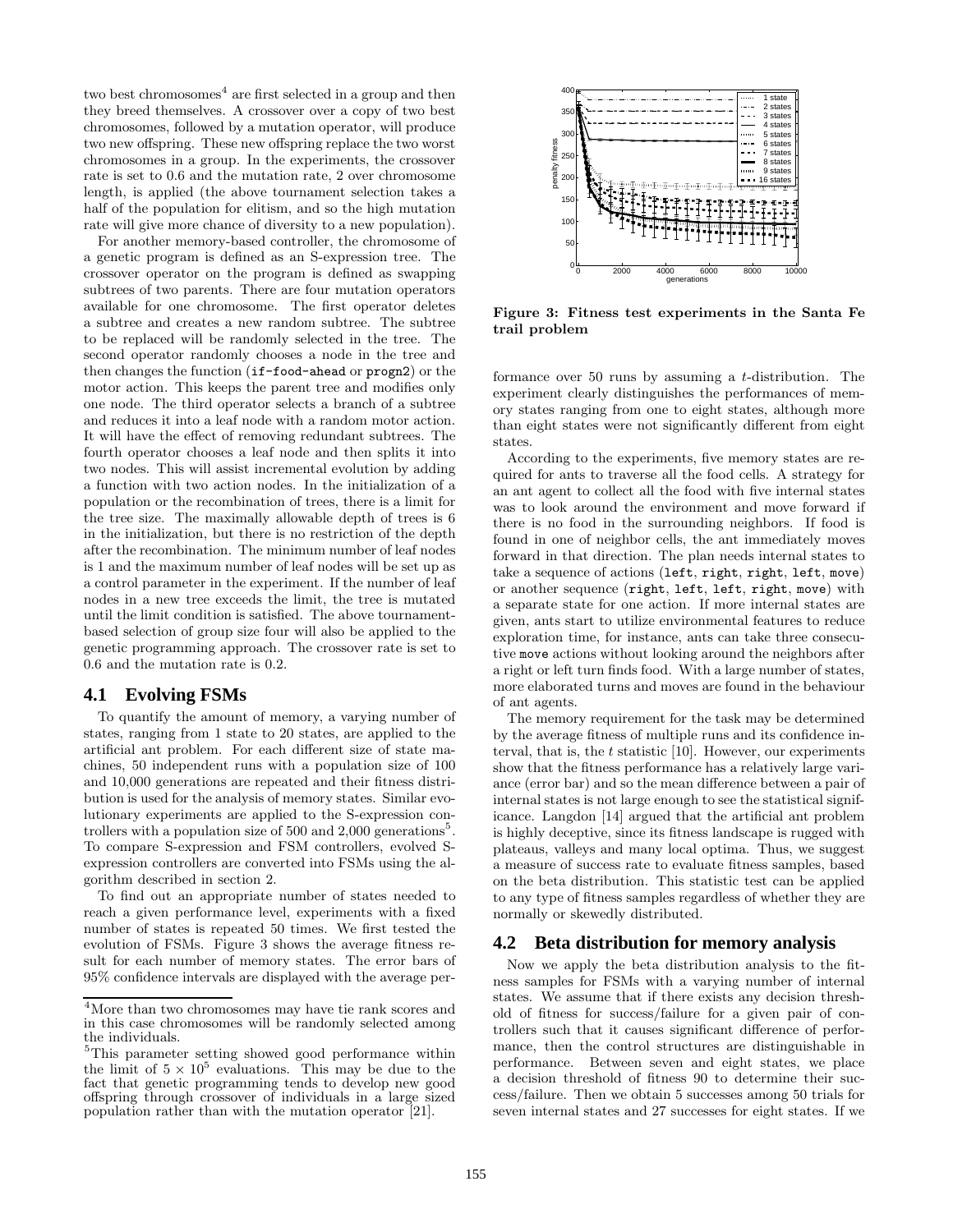

**Figure 4: A partial order relation of FSMs with varying number of memory states in terms of behaviour performance (by beta distribution) (a) 50 trials (b) 25 trials (the arrow label indicates the threshold fitness for success/failure)**

calculate the confidence interval of success rate in beta distribution, seven states and eight states have success rates, [0.044, 0.214] and [0.403 0.671], respectively, and their effort costs will be  $\left[\frac{1-0.214}{0.214}C_7, \frac{1-0.044}{0.044}C_7\right] = \left[3.67C_7, 21.73C_7\right]$  and  $\left[\frac{1-0.671}{0.671}C_8, \frac{1-0.403}{0.403}C_8\right] = \left[0.49C_8, 1.48C_8\right], \text{ where } C_7, C_8 \text{ is }$ the average computing cost for a single run in failure mode, that is, an experimental run which does not reach the fitness 90. Here, it is assumed that the cost  $C_7, C_8$  is almost identical for the two types of state machines. Then the confidence intervals are significantly different and thus we can clearly see the performance difference of the two control structures. In fact, the computing cost for each run is variable by different exploration time. In the evolutionary experiments the averaged CPU run-time over multiple runs resulting in failure was  $\overline{C}_{f7} = 39.69$  sec,  $\overline{C}_{f8} = 41.96$  sec for seven and eight states, respectively, while the averaged CPU run-time for success was  $\overline{C}_{s7} = 38.20$  sec,  $\overline{C}_{s8} = 38.36$  sec. The difference of the computing costs does not influence the above significance analysis, because the ratio of the costs is close to 1.

By the analysis on the experiments with FSMs, we found that finite states ranging from one to ten have distinctive difference in performance. There was no significant difference between 10 states and 11 states, or between 11 states and 12 states. However, FSMs with 13 states showed significantly better performance than FSMs with 10 states. Figure 4(a) shows a partial order relation of FSMs with varying number of states, which was estimated by the confidence interval of success rate or effort cost. Evolving more than 15 states produced slightly better controllers than evolving 15 states, but the difference among the fitness samples was not significant. In the same procedure of memory analysis, we tested the statistical significance with a smaller number of trials, 25 trials. We still obtained similar partial order relation among a varying number of states, although the performance difference between 12 states and 15 states became insignificant. It implies that the beta distribution model can be used for performance comparison even with a small number of trials. The above results show that the beta distribution analysis can find significance of performance differences where fitness samples have a large variance due to outliers or where



**Figure 5: An example of genetic programming re**sult (a) evolved S-expression  $(n_t = 12, n_f = 4)$  (b) **converted FSM**

t statistic does not produce useful information. The result indirectly supports the validity and usefulness of the beta distribution. We also applied Wilcoxon rank-sum test, and similar partial order relations were obtained.

#### **4.3 Genetic programming approach**

For another type of memory-based controllers, we used S-expression controllers. Let  $n_t, n_f, n_s$  the number of terminal nodes, the number of the function  $if$ -food-ahead's, and the number of internal states in an S-expression tree, respectively. By the conversion algorithm described in section 2, we can build an FSM such that the number of states is  $n_s = n_t - n_f$ . Figure 5 shows a conversion example for an evolved S-expression tree. The states  ${q_0, q_1, q_5, q_6}$  in Figure 5(b) have different state transitions or motor actions on the input condition and they correspond to the operation of the function if-food-ahead. The other states define the same transition and action on any input condition, which is a copy operation of progn2. The conversion algorithm produces a compact form of FSM and helps tracing internal states that the genetic program uses. In this paper we use two control parameters,  $n_t$ ,  $n_s$  to evolve S-expression trees. Once a control parameter is set up for the evolutionary experiments, for instance, the number of terminal nodes is defined, the size of evolved trees should be within the limit size. If an evolved tree is over the limit, the tree should be re-generated by mutation to satisfy the condition.

In the first experiment, a varying number of terminal nodes were used as a control parameter. A large number of terminal nodes can expect more sequence of actions and thus produce better performance. Figure 6(a) shows the average fitness performance with its 95% confidence range by t statistic for a given number of terminal nodes. Evolving 20 terminal nodes and 30 terminal nodes had 3, 22 cases to reach the fitness 90 or below, respectively, which are similar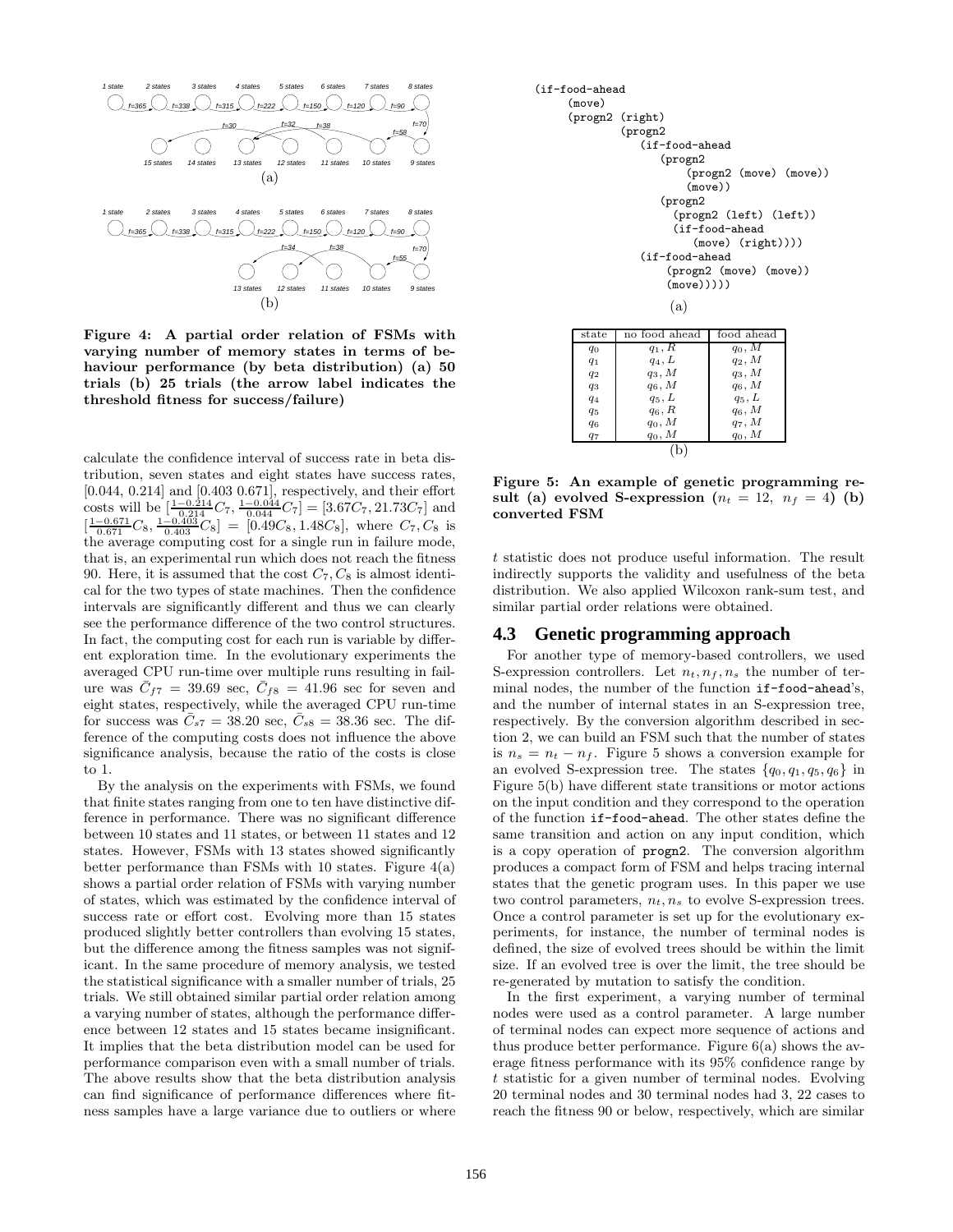

**Figure 6: Genetic programming result (a) evolve controllers with a fixed number of terminal nodes (b) evolve controllers with a fixed number of states**



**Figure 7: Relation between terminal nodes and internal states in genetic programming approach (a varying number of terminal nodes was a control parameter)**

to the performance of 7 states (5 successes) and 8 states (27 successes) among the FSM controllers in Figure 3. However, it is not easy to compare directly the performances of FSM and S-expression controllers, since they should have the same criterion for comparison. The best evolved tree for each run often follows the rule that the number of terminal nodes can be approximated by 1.5 times the number of states (see Figure 7), when the tree is converted into the corresponding FSM structure and the internal states are counted. The best trees with 20 terminal nodes had a range of 9- 15 states, and the performance was significantly lower than the performances of FSM controllers evolved with the same range of states. It indirectly entails that evolving FSMs can provide a better solution to encode internal memory.

For the next experiment, we set up the number of states as a control parameter. In a similar process as above, we test a varying number of states. If an evolved tree includes more states than the limit, the tree will be mutated until the limit condition is satisfied. In addition, we set the maximum number of terminal nodes for evolving trees to  $1.7n_s$ for each number of states,  $n_s$ , using the above relation rule between terminal nodes and states (Figure 7). Without the restriction on terminal nodes, the evolving trees encountered bloat, degrading the performance. As shown in Figure 6(b), the internal states play a critical role on the performance improvement, and the fitness performance is enhanced with more internal states. However, for a given number of states, the genetic programming result is mostly worse than the FSM evolution result shown in Figure 3. The best fitness that the genetic programming achieved for the overall experiments was 44, and it had a similar performance with



**Figure 8: A partial order relation of S-expression trees with varying number of states in terms of behaviour performance (the arrow label indicates the threshold fitness for success/failure)**

the FSM evolution only for a few sets of internal states. Evolving directly the FSM structure tends to produce more efficient controllers and its performance level is significantly better. The S-expression is a procedural program arranging a sequence of actions, while FSMs can not only encode a sequence of actions, but also they have more dynamic features in representation by allowing flexible transitions and actions from state to state.

By the fitness distribution of genetic programming controllers, we built a partial order relation among memory structure as shown in Figure 8. When the diagram is compared with the partial order graph by the FSM result (Figure 4), the threshold level for the relation is changed, but roughly keeps the relation structure. It seems that a large number of states have more variation on the relation result. As a matter of fact, the lattice diagram for memory analysis is extracted from empirical data which depends on the corresponding control structure. It only shows the partial order information among memory structure with a given confidence level, but it does not mean that the corresponding structure guarantees a given level of performance or it cannot achieve better performance than the threshold level. More trial runs will support more reliable information of the performance level or the partial order relation.

So far we showed the distribution of success rate or computational effort to measure the performance difference between a pair of sample groups. The significance test result of the success rate is equivalent to that of the effort cost if almost the same computing cost is spent for each evolutionary run. At this point the analysis of the effort cost is not more helpful than the analysis of success rate. However, the information of computational effort can be used to understand the evolutionary process for a given problem. To reach the fitness level 150, FSM controllers obtained 17 successes with 6 internal states and  $10^5$  evaluations  $(2,000)$ generations). More generations, for example, 5,000 generations and 10,000 generations produced more successes as expected. The unit cost  $C_2, C_5, C_{10}$  is the computing cost for  $10^5$ ,  $2.5 \times 10^5$ ,  $5 \times 10^5$  evaluations and the costs can be approximated with  $C_{10} = 2C_5 = 5C_2$ . Then the confidence intervals for  $10^5$ ,  $2.5 \times 10^5$ ,  $5 \times 10^5$  evaluations (2,000, 5,000 and 10,000 generations) become  $[1.09C_2, 3.46C_2]$ ,  $[1.69C_2, 5.09C_2]$ ,  $[1.74C_2, 5.40C_2]$ , respectively. Then the experiments with 2,000 generations have the confidence interval with the smallest effort level, whose range is also narrow. Thus, we can recommend 2,000 generations for the future experiments.

We can compare the computational efforts for different types of controllers or different algorithms. The analysis of the effort cost will be useful especially when the algorithms have different CPU run-time for an evolutionary run. For instance, the FSM controller with eight states and  $10<sup>5</sup>$  evalu-